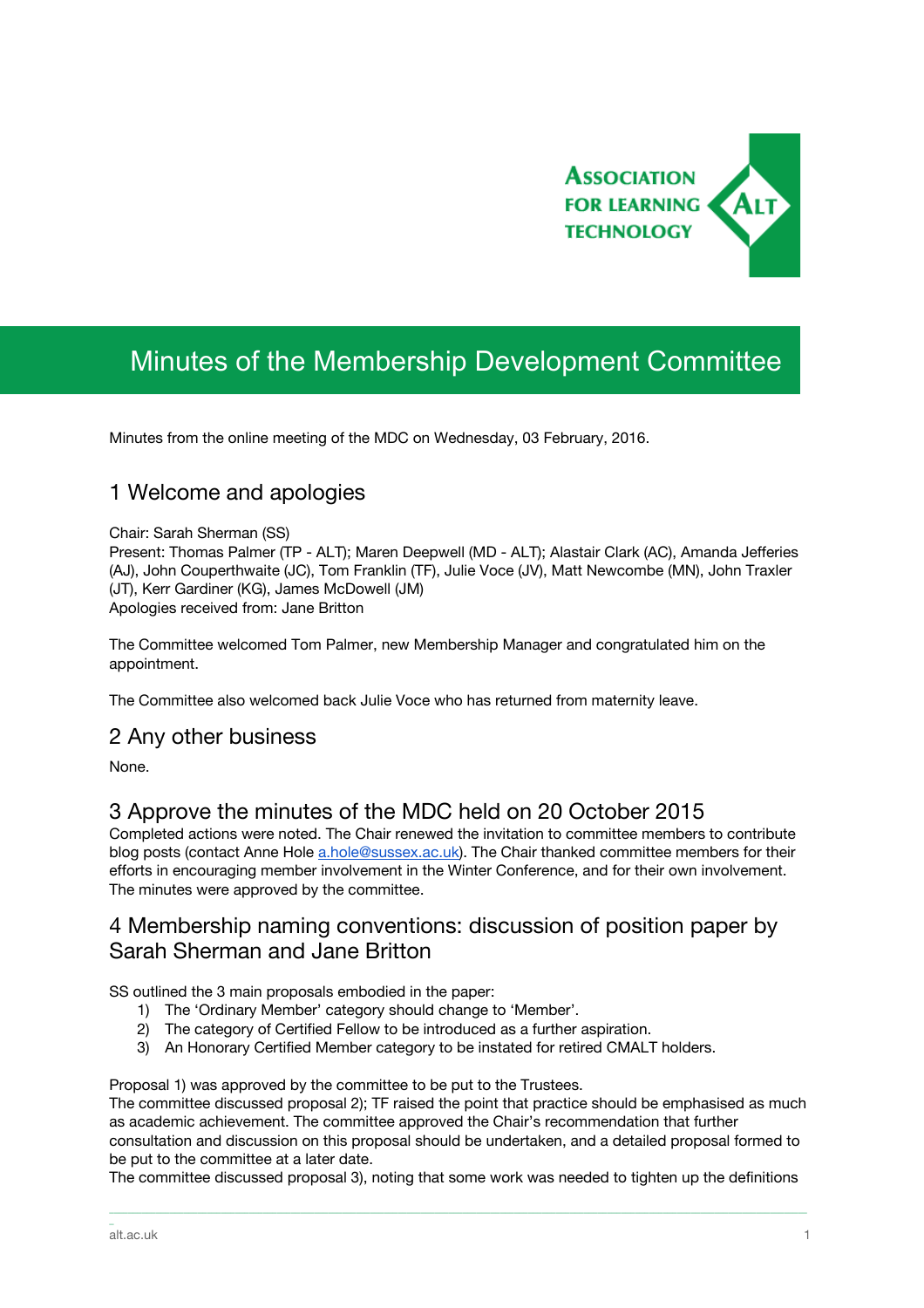involved. The committee approved the recommendation that the discussions be taken forward and the proposal clarified.

Recommendation: The Committee puts forward the following for approval by Trustees: the 'Ordinary Member' category should change to 'Member'. Trustees are also asked to note that further consultation and discussion on the other proposals included in the membership discussion paper will be undertaken.

# 5 Membership and CMALT report

MD presented the report. Opinions were canvassed as to the advisability of raising fees. In view of possible changes in membership structure, the committee did not wish to propose any fee revision at the present time unless deemed essential by Trustees.

MD discussed recruitment and retention figures. The impact of sector pressures was discussed, particularly in respect to a decrease in sponsoring memberships.

MD noted that the CMALT assessment process had been monitored over the last 4 months. She put it to the committee that ALT should advise candidates that assessment may take 6-8 weeks, reflecting average assessment times. The committee raised no objections. Internally the guideline period 4-6 weeks should be retained.

Recommendation: The Committee recommends to Trustees for membership fees not to be raised for this financial year in view of a wider consultation ahead of the next strategy.

# 6 Members and Special Interest Groups: Northern Ireland Members Group

*N.B. Because of the changes to group policies individual updates from all groups were deferred until the next meeting*

The committee discussed the proposal for a new ALT Northern Ireland Members Group. The group is narrowly HE in focus at present; but the aim is to draw in a much more representative membership from the area. Committee members might use their own networks and contacts to help nurture growth. Recommendation: The Committee recommends the formal approval of the new ALT Northern Ireland

Members Group to Trustees.

The committee heard from JC re: the proposed new West Midlands Members Group. A formal proposal will be forthcoming.

Action: TP to circulate by email proposal for West Midlands Group when ready.

# 7 Events and conference report

The committee noted the report.

MD added to the report that OER16 registrations are now open, and that a number of assisted places are available. ALT will circulate information and invites committee members to help with promotion, especially to FE and schools representatives.

## 8 Communications and website report

The committee noted the report.

MD noted that the digest had moved to a weekly format to reflect increasing demand from the membership. The Committee welcomed this change. The Committee further noted that the Annual Survey was carried out successfully receiving close to 200 responses.

#### 9 Items referred to and from other ALT committees and Trustees including shared update from all committees

The committee noted the new shared report. It was agreed that the accepted recommendations re: membership naming conventions should form this committee's contribution. Action: TP to prepare and circulate.

#### **Recommendations to be reported to Trustees:**

Recommendation: The Committee recommends to Trustees for membership fees not to be raised for this financial year in view of a wider consultation ahead of the next strategy.

Recommendation: The Committee recommends the formal approval of the new ALT Northern Ireland Members Group to Trustees.

\_\_\_\_\_\_\_\_\_\_\_\_\_\_\_\_\_\_\_\_\_\_\_\_\_\_\_\_\_\_\_\_\_\_\_\_\_\_\_\_\_\_\_\_\_\_\_\_\_\_\_\_\_\_\_\_\_\_\_\_\_\_\_\_\_\_\_\_\_\_\_\_\_\_\_\_\_\_\_\_\_\_\_\_\_\_\_\_\_\_\_\_\_\_\_\_\_\_\_\_\_\_\_\_\_\_\_\_\_\_\_\_\_\_\_\_\_\_\_\_\_\_\_\_\_\_\_\_\_\_\_\_\_\_\_\_\_\_\_\_\_\_\_\_\_\_\_\_\_\_

\_